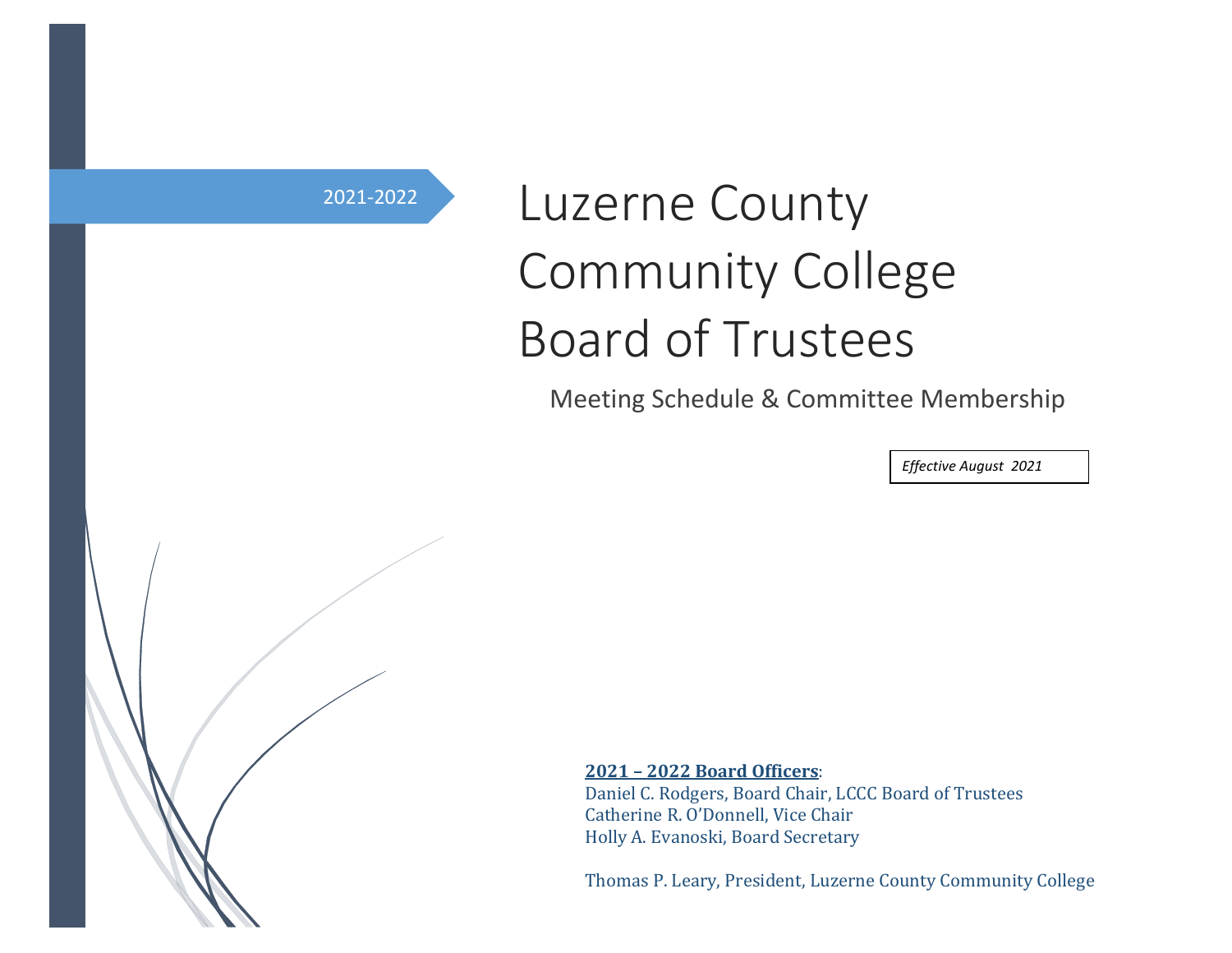## **2021 – 2022 FISCAL YEAR LCCC BOARD OF TRUSTEES MEETING SCHEDULE & COMMITTEE MEMBERSHIP**

#### **AUGUST 2021**

#### **OCTOBER 2021**

#### **DECEMBER 2021**

| <b>CANCELLED</b>            |                                        |             |                                      |
|-----------------------------|----------------------------------------|-------------|--------------------------------------|
|                             | Human Resources Committee              |             |                                      |
| <b>CANCELLED</b>            | Legislative Committee                  |             |                                      |
| Monday, August 16           | <b>Finance Committee</b>               | 4:30 p.m.   | 3rd Floor Campus Center              |
| Tuesday, August 17          | <b>Executive Committee</b>             | 4:30 p.m.   | 3rd Floor Campus Center              |
| Thursday, August 19         | Academic Committee                     | $4:30$ p.m. | 3rd Floor Campus Center              |
| <b>Tuesday, August 31</b>   | <b>Board of Trustees Board Meeting</b> |             | <b>Educational Conference Center</b> |
|                             | <b>Executive Session</b>               | 5:00 p.m.   |                                      |
|                             | <b>Work Session</b>                    | 5:30 p.m.   |                                      |
|                             | <b>Public Board Meeting</b>            | 6:00 p.m.   |                                      |
| <b>OCTOBER 2021</b>         |                                        |             |                                      |
| Monday, October 4           | Human Resources Committee              | $4:30$ p.m. | 3rd Floor Campus Center              |
| Monday, October 4           | Legislative Committee                  | 5:30 p.m.   | 3rd Floor Campus Center              |
| Thursday, October 7         | <b>Academic Committee</b>              | $4:30$ p.m. | 3rd Floor Campus Center              |
| Monday, October 18          | <b>Finance Committee</b>               | $4:30$ p.m. | 3rd Floor Campus Center              |
| Monday, October 18          | <b>Executive Committee</b>             | 5:30 p.m.   | 3rd Floor Campus Center              |
| <b>Tuesday, October 26</b>  | <b>Board of Trustees Board Meeting</b> |             | <b>Educational Conference Center</b> |
|                             | <b>Executive Session</b>               | 5:00 p.m.   |                                      |
|                             | <b>Work Session</b>                    | 5:30 p.m.   |                                      |
|                             | <b>Public Board Meeting</b>            | 6:00 p.m.   |                                      |
| <b>DECEMBER 2021</b>        |                                        |             |                                      |
| Thursday, December 2        | <b>Academic Committee</b>              | 4:30 p.m.   | 3rd Floor Campus Center              |
| Monday, December 6          | Human Resources Committee              | 4:30 p.m.   | 3rd Floor Campus Center              |
| Monday, December 6          | Legislative Committee                  | 5:30 p.m.   | 3rd Floor Campus Center              |
| Monday, December 13         | <b>Finance Committee</b>               | $4:30$ p.m. | 3rd Floor Campus Center              |
| Tuesday, December 14        | <b>Executive Committee</b>             | $4:30$ p.m. | 3rd Floor Campus Center              |
| <b>Tuesday, December 21</b> | <b>Board of Trustees Board Meeting</b> |             | <b>Educational Conference Center</b> |
|                             | <b>Executive Session</b>               | 5:00 p.m.   |                                      |
|                             | <b>Work Session</b>                    | 5:30 p.m.   |                                      |
|                             | <b>Public Board Meeting</b>            | $6:00$ p.m. |                                      |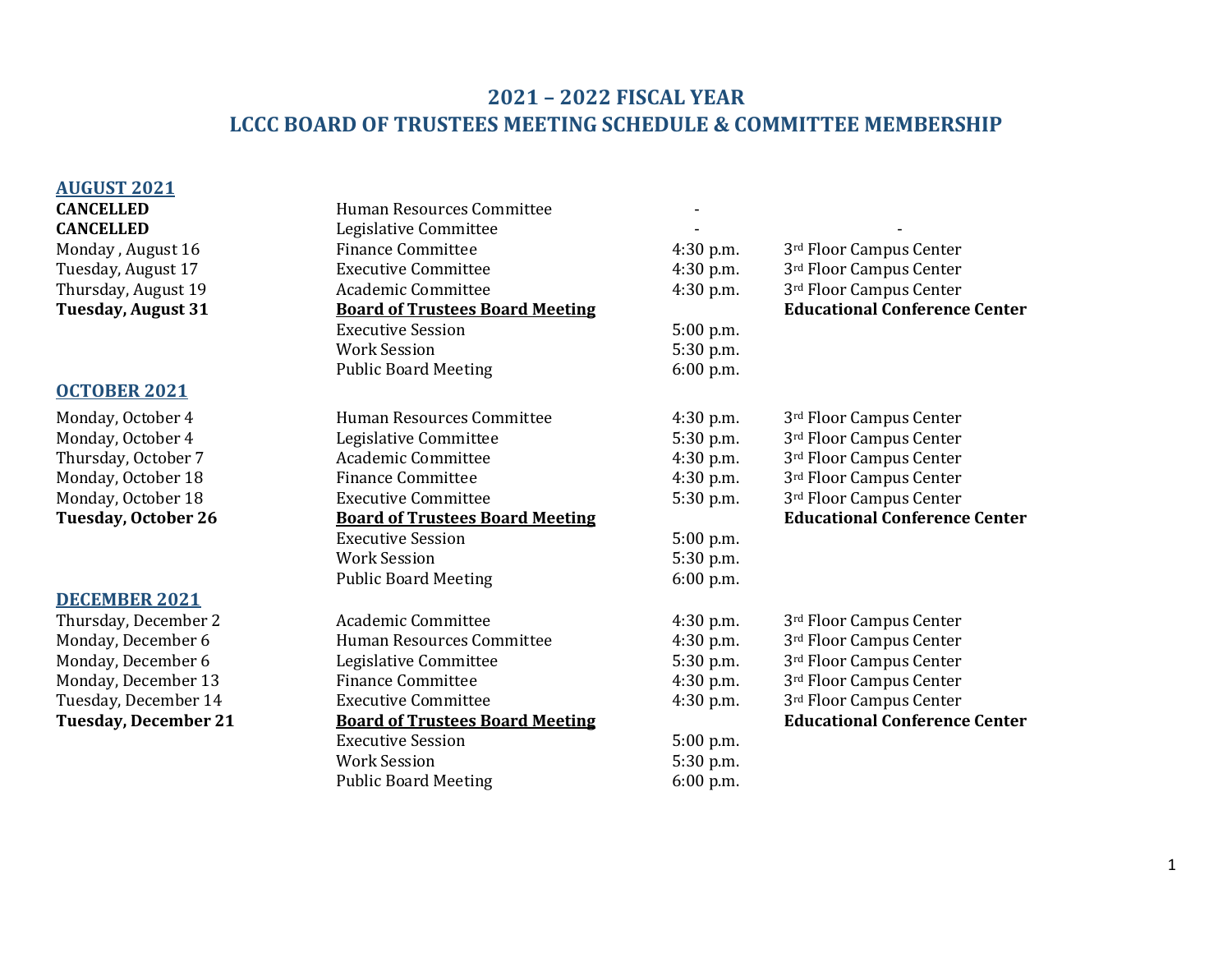### **JANUARY 2022** Monday, January 31 Finance Committee 4:30 p.m. 3rd Floor Campus Center **FEBRUARY 2022** Thursday, February 3 2008 Academic Committee 2008 4:30 p.m. 3rd Floor Campus Center Monday, February 7 **Human Resources Committee** 4:30 p.m. 3<sup>rd</sup> Floor Campus Center Monday, February 7 The Equilibrative Committee 5:30 p.m. 3rd Floor Campus Center Tuesday, February 8 **Executive Committee** 4:30 p.m. 3<sup>rd</sup> Floor Campus Center **Tuesday, February 22 Board of Trustees Board Meeting <b>Educational Conference Center Educational Conference Center** Executive Session 5:00 p.m. Work Session 5:30 p.m. Public Board Meeting 6:00 p.m. **APRIL 2022** Monday, April 4 Human Resources Committee 4:30 p.m. 3rd Floor Campus Center Monday, April 4 **Legislative Committee** 5:30 p.m. 3<sup>rd</sup> Floor Campus Center Thursday , April 7 **Academic Committee** 4:30 p.m. 3<sup>rd</sup> Floor Campus Center Monday, April 11 Finance Committee 4:30 p.m. 3<sup>rd</sup> Floor Campus Center Tuesday, April 12 **Executive Committee** 4:30 p.m. 3<sup>rd</sup> Floor Campus Center **Tuesday, April 26 Board of Trustees Board Meeting Educational Conference Center** Executive Session 5:00 p.m. Work Session 5:30 p.m. Public Board Meeting 6:00 p.m. **JUNE 2022** Monday, June 6 Finance Committee 4:30 p.m. 3<sup>rd</sup> Floor Campus Center Tuesday, June 7 **Executive Committee** 4:30 p.m. 3<sup>rd</sup> Floor Campus Center Thursday, June 9 **Academic Committee** 4:30 p.m. 3<sup>rd</sup> Floor Campus Center Monday, June 13 **Human Resources Committee** 4:30 p.m. 3<sup>rd</sup> Floor Campus Center Monday, June 13 **Legislative Committee** 5:30 p.m. 3<sup>rd</sup> Floor Campus Center **Tuesday, June 21 Board of Trustees Board Meeting Educational Conference Center** Executive Session 5:00 p.m. Work Session 5:30 p.m. Public Board Meeting 6:00 p.m.

❖ **All meetings will be held in-person with the virtual option available. Please refer to page 4 for link to the Zoom session.**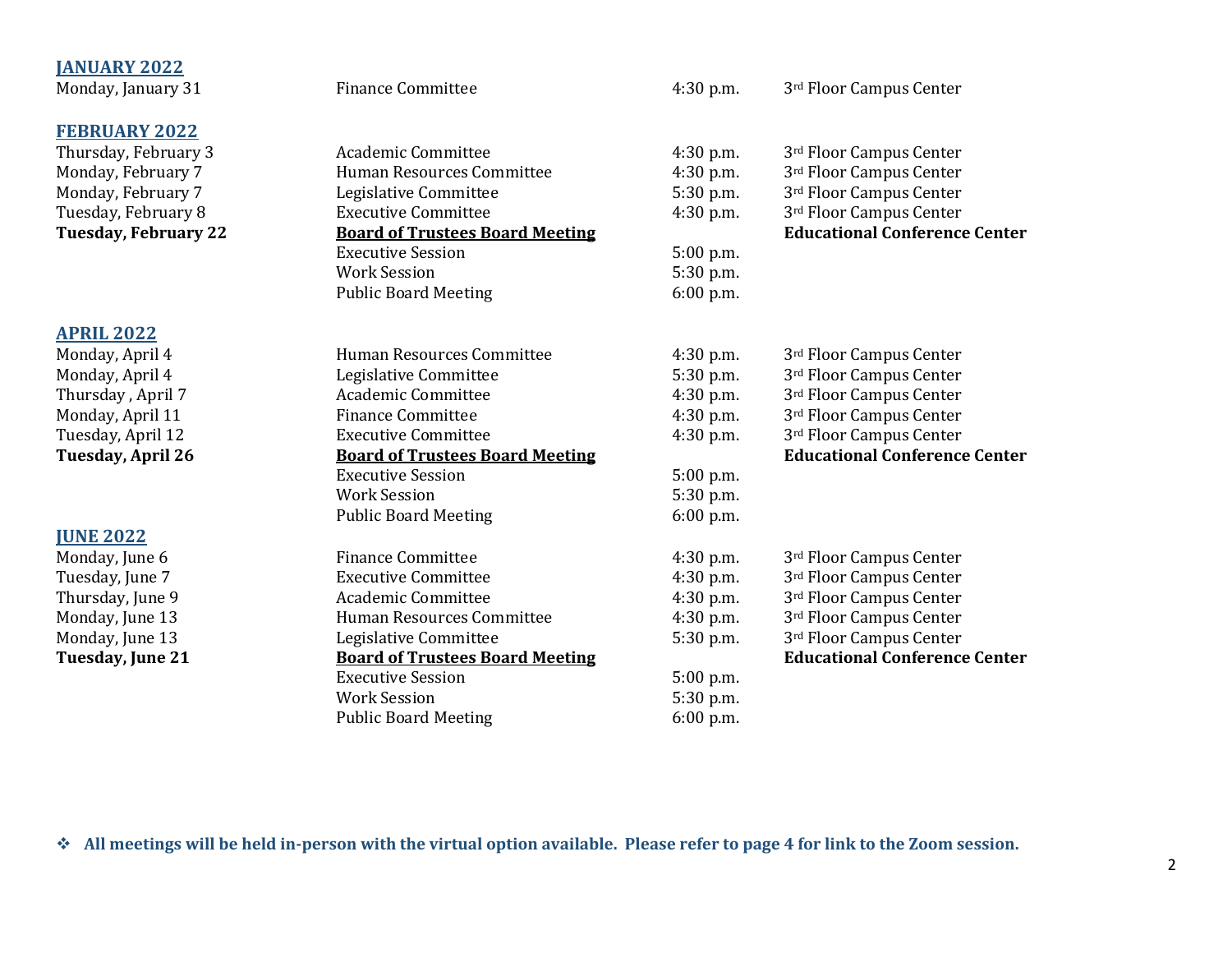## **2021 -2022 LCCC Board of Trustees Committee Membership**

#### **Executive Committee: Daniel C. Rodgers, Board Chair**

Catherine R. O'Donnell, Esq., Vice Chair Holly A. Evanoski, Secretary Bernard W. Graham, Ph.D., Chair, Academic Committee Susan E. Unvarsky, Chair, Finance Committee August J. Piazza, Chair, Human Resources Committee Catherine R. O'Donnell Esq., Chair, Legislative Committee

#### **Academic Committee***:* **Bernard W. Graham, Ph.D., Committee Chair**

Joan M. Blewitt, Ph.D. Lynn M. Distasio Erin K. Keating, Ed.D. David James Usavage

#### **Finance Committee**: **Susan E. Unvarsky, Committee Chair**

George Brown Holly A. Evanoski, Secretary Paul A. Halesey Joseph F. Lettiere

#### **Human Resources Committee**: **August J. Piazza, Committee Chair**

James Dennis Paul A. Halesey Catherine R. O'Donnell, Esq., Vice Chair Anthony Seiwell

#### **Legislative Committee**: **Catherine R. O'Donnell, Esq., Committee Chair**

Lynn M. Distasio Holly A. Evanoski, Secretary Bernard W. Graham, Ph.D. Anthony Seiwell

**Foundation Board Representative**: **Daniel C. Rodgers, Board Chair**